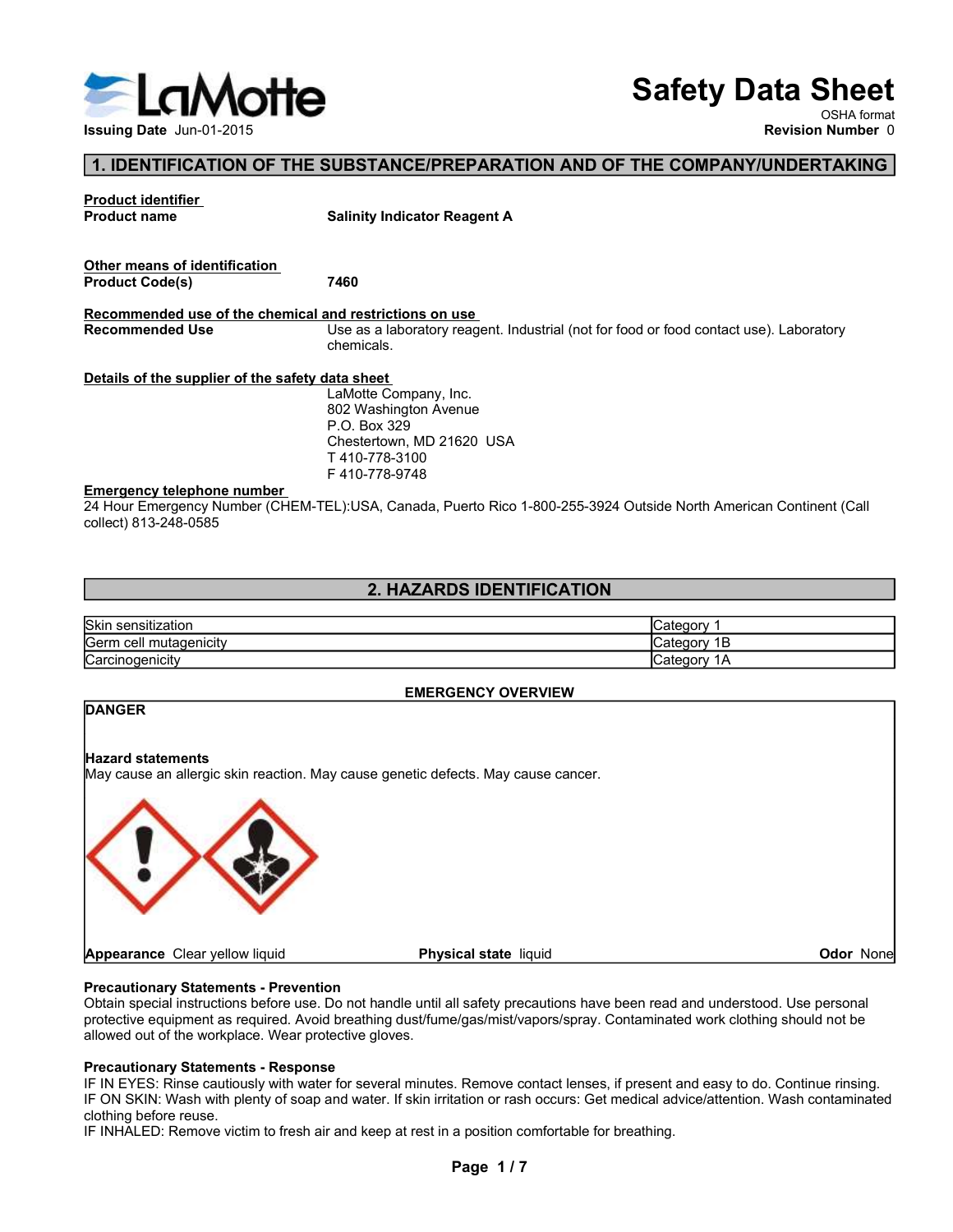T460 - Salinity Indicator Reagent A<br>
Issuing Date<br>IF SWALLOWED. Drink 1 or 2 glasses of water. Call a physician immediately.<br>
Precautionary Statements - Storage 1999 - Salinity Indicator Reagent A<br>
ISSuing Date<br>
Jun-01-2015<br>
IF SWALLOWED. Drink 1 or 2 glasses of water. Call a physician immediately.<br>
Precautionary Statements - Storage<br>
Store locked up.<br>
Precautionary Statements - D 7460 - Salinity Indicator Reagent A<br>
IF SWALLOWED. Drink 1 or 2 glasses of water. Call a physician immediately.<br>
Precautionary Statements - Storage<br>
Store locked up.<br>
Precautionary Statements - Disposal<br>
Dispose of content **7460 - Salinity Indicator Reagent A**<br>IF SWALLOWED. Drink 1 or 2 glasses of water. Call a physician immediately.<br>**Precautionary Statements - Storage**<br>**Store locked up.<br>Precautionary Statements - Disposal**<br>Dispose of conten 7460 - Salinity Indicator Reagent A<br>IF SWALLOWED. Drink 1 or 2 glasses of water. Call a physician immediately.<br>Precautionary Statements - Storage<br>Store locked up.<br>Precautionary Statements - Disposal<br>Dispose of contents/con **Salinity Indicator Reagent A**<br>
IF SWALLOWED. Drink 1 or 2 glasses of water. Call a physician immediately.<br>
IF SWALLOWED. Drink 1 or 2 glasses of water. Call a physician immediately.<br>
Precautionary Statements - Storage<br>
Si

## Other Hazards

# 3. COMPOSITION/INFORMATION ON INGREDIENTS\*

|                                                                                                                  | <b>Issuing Date</b><br>Jun-01-2015         |          |
|------------------------------------------------------------------------------------------------------------------|--------------------------------------------|----------|
| IF SWALLOWED. Drink 1 or 2 glasses of water. Call a physician immediately.                                       |                                            |          |
| <b>Precautionary Statements - Storage</b><br>Store locked up.                                                    |                                            |          |
| <b>Precautionary Statements - Disposal</b><br>Dispose of contents/container to an approved waste disposal plant. |                                            |          |
| <b>Other Hazards</b><br>Causes mild skin irritation Very toxic to aquatic life with long lasting effects         |                                            |          |
|                                                                                                                  | 3. COMPOSITION/INFORMATION ON INGREDIENTS* |          |
|                                                                                                                  |                                            |          |
|                                                                                                                  |                                            |          |
| <b>Chemical name</b>                                                                                             | <b>CAS No</b>                              | Weight-% |

| 7460 - Salinity Indicator Reagent A                                                                              |                                                                                                                                                                                                                                                                                                   | <b>Issuing Date</b><br>Jun-01-2015 |  |  |
|------------------------------------------------------------------------------------------------------------------|---------------------------------------------------------------------------------------------------------------------------------------------------------------------------------------------------------------------------------------------------------------------------------------------------|------------------------------------|--|--|
|                                                                                                                  |                                                                                                                                                                                                                                                                                                   |                                    |  |  |
| <b>Precautionary Statements - Storage</b>                                                                        | IF SWALLOWED. Drink 1 or 2 glasses of water. Call a physician immediately.                                                                                                                                                                                                                        |                                    |  |  |
| Store locked up.                                                                                                 |                                                                                                                                                                                                                                                                                                   |                                    |  |  |
| <b>Precautionary Statements - Disposal</b><br>Dispose of contents/container to an approved waste disposal plant. |                                                                                                                                                                                                                                                                                                   |                                    |  |  |
| <b>Other Hazards</b><br>Causes mild skin irritation Very toxic to aquatic life with long lasting effects         |                                                                                                                                                                                                                                                                                                   |                                    |  |  |
|                                                                                                                  |                                                                                                                                                                                                                                                                                                   |                                    |  |  |
|                                                                                                                  | 3. COMPOSITION/INFORMATION ON INGREDIENTS*                                                                                                                                                                                                                                                        |                                    |  |  |
| <b>Chemical name</b>                                                                                             | <b>CAS No</b>                                                                                                                                                                                                                                                                                     | Weight-%                           |  |  |
| Potassium chromate                                                                                               | 7789-00-6                                                                                                                                                                                                                                                                                         | 5                                  |  |  |
|                                                                                                                  | <b>4. FIRST AID MEASURES</b>                                                                                                                                                                                                                                                                      |                                    |  |  |
| <b>First Aid Measures</b>                                                                                        |                                                                                                                                                                                                                                                                                                   |                                    |  |  |
| <b>General advice</b>                                                                                            | Do not get in eyes, on skin, or on clothing.                                                                                                                                                                                                                                                      |                                    |  |  |
| Eye contact                                                                                                      | Rinse immediately with plenty of water, also under the eyelids, for at least 15 minutes. If<br>irritation persists or develops, contact a physician.                                                                                                                                              |                                    |  |  |
| <b>Skin contact</b>                                                                                              | Wash off immediately with soap and plenty of water for at least 15 minutes while removing<br>all contaminated clothing and shoes. If skin irritation persists, call a physician.                                                                                                                  |                                    |  |  |
| Inhalation                                                                                                       | Remove to fresh air. If breathing is difficult, give oxygen. If not breathing, give artificial<br>respiration and contact emergency personnel. Call a physician immediately.                                                                                                                      |                                    |  |  |
| Ingestion                                                                                                        | Do not induce vomiting without medical advice. Rinse mouth with water and afterwards<br>drink plenty of water or milk. Never give anything by mouth to an unconscious person.<br>Consult a physician.                                                                                             |                                    |  |  |
| Self-protection of the first aider                                                                               | Use personal protective equipment. See section 8 for more information. Do not use<br>mouth-to-mouth method if victim ingested or inhaled the substance; give artificial respiration<br>with the aid of a pocket mask equipped with a one-way valve or other proper respiratory<br>medical device. |                                    |  |  |
|                                                                                                                  | <b>5. FIREFIGHTING MEASURES</b>                                                                                                                                                                                                                                                                   |                                    |  |  |
| Suitable extinguishing media<br>Dry chemical, CO <sub>2</sub> , alcohol-resistant foam or water spray.           |                                                                                                                                                                                                                                                                                                   |                                    |  |  |
| Protective equipment and precautions for firefighters<br>protective gear.                                        | As in any fire, wear self-contained breathing apparatus pressure-demand, MSHA/NIOSH (approved or equivalent) and full                                                                                                                                                                             |                                    |  |  |
|                                                                                                                  | <b>6. ACCIDENTAL RELEASE MEASURES</b>                                                                                                                                                                                                                                                             |                                    |  |  |
|                                                                                                                  | Personal precautions, protective equipment and emergency procedures                                                                                                                                                                                                                               |                                    |  |  |
| <b>Personal precautions</b>                                                                                      | Ensure adequate ventilation. Use personal protection recommended in Section 8. Avoid<br>contact with skin, eyes or clothing. Avoid breathing vapors or mists.                                                                                                                                     |                                    |  |  |
| <b>Environmental precautions</b>                                                                                 | See Section 12 for additional Ecological Information.                                                                                                                                                                                                                                             |                                    |  |  |
|                                                                                                                  | Page 2/7                                                                                                                                                                                                                                                                                          |                                    |  |  |
|                                                                                                                  |                                                                                                                                                                                                                                                                                                   |                                    |  |  |
|                                                                                                                  |                                                                                                                                                                                                                                                                                                   |                                    |  |  |

# 5. FIREFIGHTING MEASURES

# 6. ACCIDENTAL RELEASE MEASURES

| <b>Personal precautions</b>      | Ensure adequate ventilation. Use personal protection recommended in Section 8. Avoid<br>contact with skin, eyes or clothing. Avoid breathing vapors or mists. |
|----------------------------------|---------------------------------------------------------------------------------------------------------------------------------------------------------------|
| <b>Environmental precautions</b> | See Section 12 for additional Ecological Information.                                                                                                         |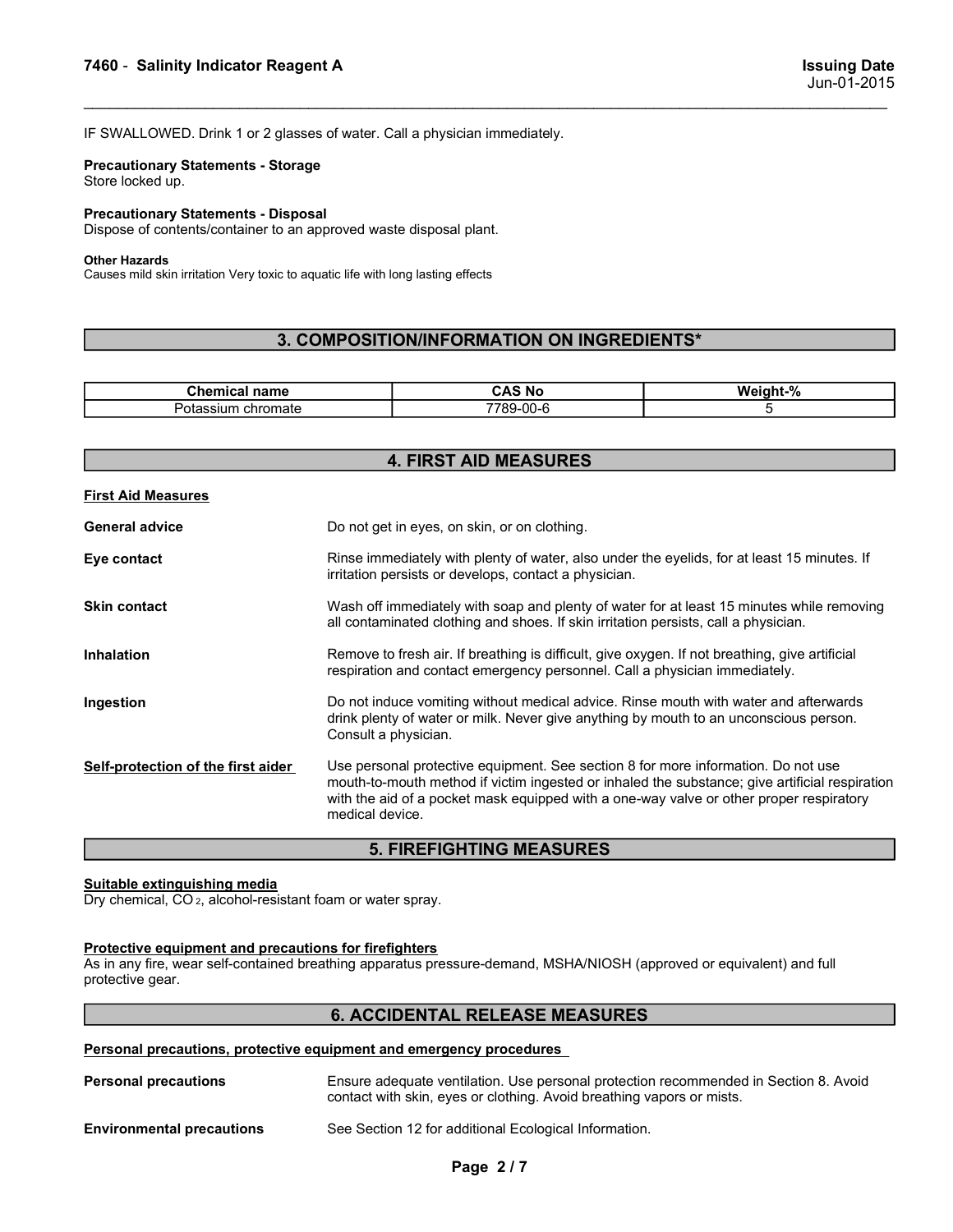| 7460 - Salinity Indicator Reagent A                                   |                                                                                                                                                                                                           |                                                                                                                                                                                                                                                                 | <b>Issuing Date</b><br>Jun-01-2015                                    |  |
|-----------------------------------------------------------------------|-----------------------------------------------------------------------------------------------------------------------------------------------------------------------------------------------------------|-----------------------------------------------------------------------------------------------------------------------------------------------------------------------------------------------------------------------------------------------------------------|-----------------------------------------------------------------------|--|
|                                                                       |                                                                                                                                                                                                           |                                                                                                                                                                                                                                                                 |                                                                       |  |
| Methods and material for containment and cleaning up                  |                                                                                                                                                                                                           |                                                                                                                                                                                                                                                                 |                                                                       |  |
| <b>Methods for containment</b>                                        | Soak up with inert absorbent material, containerize, and hold for disposal. Do not flush to<br>sewer.                                                                                                     |                                                                                                                                                                                                                                                                 |                                                                       |  |
| Methods for cleaning up                                               | Keep in suitable and closed containers for disposal.                                                                                                                                                      |                                                                                                                                                                                                                                                                 |                                                                       |  |
|                                                                       | 7. HANDLING AND STORAGE                                                                                                                                                                                   |                                                                                                                                                                                                                                                                 |                                                                       |  |
| <b>Precautions for safe handling</b>                                  |                                                                                                                                                                                                           |                                                                                                                                                                                                                                                                 |                                                                       |  |
| <b>Handling</b>                                                       | Handle in accordance with good industrial hygiene and safety practice. Prevent contact with<br>skin, eyes, and clothing. Do not taste or swallow. Do not eat, drink, or smoke when using<br>this product. |                                                                                                                                                                                                                                                                 |                                                                       |  |
| Conditions for safe storage, including any incompatibilities          |                                                                                                                                                                                                           |                                                                                                                                                                                                                                                                 |                                                                       |  |
| <b>Storage</b>                                                        |                                                                                                                                                                                                           | Keep containers tightly closed in a dry, cool and well-ventilated place. Store at room<br>temperature. Keep away from direct sunlight. Keep out of the reach of children.                                                                                       |                                                                       |  |
| <b>Incompatible Products</b>                                          | Strong reducing agents. Hydrazine.                                                                                                                                                                        |                                                                                                                                                                                                                                                                 |                                                                       |  |
|                                                                       | 8. EXPOSURE CONTROLS/PERSONAL PROTECTION                                                                                                                                                                  |                                                                                                                                                                                                                                                                 |                                                                       |  |
| <b>Control parameters</b>                                             |                                                                                                                                                                                                           |                                                                                                                                                                                                                                                                 |                                                                       |  |
| <b>Chemical name</b>                                                  | <b>ACGIH TLV</b>                                                                                                                                                                                          | <b>OSHA PEL</b>                                                                                                                                                                                                                                                 | <b>NIOSH IDLH</b>                                                     |  |
| Potassium chromate<br>7789-00-6                                       | TWA: 0.05 mg/m <sup>3</sup> Cr                                                                                                                                                                            | TWA: $5 \mu g/m^3$<br>(vacated) Ceiling: 0.1 mg/m <sup>3</sup><br>Ceiling: 0.1 mg/m <sup>3</sup> CrO3 applies<br>to any operations or sectors for<br>which the Hexavalent Chromium<br>standard [29 CFR 1910.1026] is<br>stayed or is otherwise not in<br>effect | IDLH: 15 mg/m <sup>3</sup> Cr(VI)<br>TWA: 0.0002 mg/m <sup>3</sup> Cr |  |
| NIOSH IDLH: Immediately Dangerous to Life or Health                   |                                                                                                                                                                                                           |                                                                                                                                                                                                                                                                 |                                                                       |  |
| <b>Appropriate engineering controls</b>                               |                                                                                                                                                                                                           |                                                                                                                                                                                                                                                                 |                                                                       |  |
| <b>Engineering Measures</b>                                           | Ensure adequate ventilation, especially in confined areas.                                                                                                                                                | Ensure that eyewash stations and safety showers are close to the workstation location.                                                                                                                                                                          |                                                                       |  |
| Individual protection measures, such as personal protective equipment |                                                                                                                                                                                                           |                                                                                                                                                                                                                                                                 |                                                                       |  |
| <b>Eye/Face Protection</b>                                            | Wear safety glasses with side shields (or goggles).                                                                                                                                                       |                                                                                                                                                                                                                                                                 |                                                                       |  |

| Conditions for safe storage, including any incompatibilities          |                                                     |                                                                                                                                                                                                                                                                 |                                                                       |  |  |  |  |  |
|-----------------------------------------------------------------------|-----------------------------------------------------|-----------------------------------------------------------------------------------------------------------------------------------------------------------------------------------------------------------------------------------------------------------------|-----------------------------------------------------------------------|--|--|--|--|--|
| <b>Storage</b>                                                        |                                                     | Keep containers tightly closed in a dry, cool and well-ventilated place. Store at room<br>temperature. Keep away from direct sunlight. Keep out of the reach of children.                                                                                       |                                                                       |  |  |  |  |  |
| <b>Incompatible Products</b>                                          |                                                     | Strong reducing agents. Hydrazine.                                                                                                                                                                                                                              |                                                                       |  |  |  |  |  |
|                                                                       | 8. EXPOSURE CONTROLS/PERSONAL PROTECTION            |                                                                                                                                                                                                                                                                 |                                                                       |  |  |  |  |  |
| <b>Control parameters</b>                                             |                                                     |                                                                                                                                                                                                                                                                 |                                                                       |  |  |  |  |  |
| <b>Chemical name</b>                                                  | <b>ACGIH TLV</b>                                    | <b>OSHA PEL</b>                                                                                                                                                                                                                                                 | <b>NIOSH IDLH</b>                                                     |  |  |  |  |  |
| Potassium chromate<br>7789-00-6                                       | TWA: 0.05 mg/m <sup>3</sup> Cr                      | TWA: $5 \mu q/m^3$<br>(vacated) Ceiling: 0.1 mg/m <sup>3</sup><br>Ceiling: 0.1 mg/m <sup>3</sup> CrO3 applies<br>to any operations or sectors for<br>which the Hexavalent Chromium<br>standard [29 CFR 1910.1026] is<br>stayed or is otherwise not in<br>effect | IDLH: 15 mg/m <sup>3</sup> Cr(VI)<br>TWA: 0.0002 mg/m <sup>3</sup> Cr |  |  |  |  |  |
| NIOSH IDLH: Immediately Dangerous to Life or Health                   |                                                     |                                                                                                                                                                                                                                                                 |                                                                       |  |  |  |  |  |
| Appropriate engineering controls                                      |                                                     |                                                                                                                                                                                                                                                                 |                                                                       |  |  |  |  |  |
| <b>Engineering Measures</b>                                           |                                                     | Ensure that eyewash stations and safety showers are close to the workstation location.<br>Ensure adequate ventilation, especially in confined areas.                                                                                                            |                                                                       |  |  |  |  |  |
| Individual protection measures, such as personal protective equipment |                                                     |                                                                                                                                                                                                                                                                 |                                                                       |  |  |  |  |  |
| <b>Eye/Face Protection</b>                                            | Wear safety glasses with side shields (or goggles). |                                                                                                                                                                                                                                                                 |                                                                       |  |  |  |  |  |
| <b>Skin and body protection</b>                                       |                                                     | Wear protective gloves/clothing. Gloves & Lab Coat.                                                                                                                                                                                                             |                                                                       |  |  |  |  |  |

| <b>Storage</b>                                        |                                                                                                                                                                                                       | Keep containers tightly closed in a dry, cool and well-ventilated place. Store at room<br>temperature. Keep away from direct sunlight. Keep out of the reach of children.                                                                                       |                                                                       |  |  |  |
|-------------------------------------------------------|-------------------------------------------------------------------------------------------------------------------------------------------------------------------------------------------------------|-----------------------------------------------------------------------------------------------------------------------------------------------------------------------------------------------------------------------------------------------------------------|-----------------------------------------------------------------------|--|--|--|
| <b>Incompatible Products</b>                          |                                                                                                                                                                                                       | Strong reducing agents. Hydrazine.                                                                                                                                                                                                                              |                                                                       |  |  |  |
| 8. EXPOSURE CONTROLS/PERSONAL PROTECTION              |                                                                                                                                                                                                       |                                                                                                                                                                                                                                                                 |                                                                       |  |  |  |
| <b>Control parameters</b>                             |                                                                                                                                                                                                       |                                                                                                                                                                                                                                                                 |                                                                       |  |  |  |
| <b>Chemical name</b>                                  | <b>ACGIH TLV</b>                                                                                                                                                                                      | <b>OSHA PEL</b>                                                                                                                                                                                                                                                 | <b>NIOSH IDLH</b>                                                     |  |  |  |
| Potassium chromate<br>7789-00-6                       | TWA: 0.05 mg/m <sup>3</sup> Cr                                                                                                                                                                        | TWA: $5 \mu g/m^3$<br>(vacated) Ceiling: 0.1 mg/m <sup>3</sup><br>Ceiling: 0.1 mg/m <sup>3</sup> CrO3 applies<br>to any operations or sectors for<br>which the Hexavalent Chromium<br>standard [29 CFR 1910.1026] is<br>stayed or is otherwise not in<br>effect | IDLH: 15 mg/m <sup>3</sup> Cr(VI)<br>TWA: 0.0002 mg/m <sup>3</sup> Cr |  |  |  |
| NIOSH IDLH: Immediately Dangerous to Life or Health   |                                                                                                                                                                                                       |                                                                                                                                                                                                                                                                 |                                                                       |  |  |  |
| Appropriate engineering controls                      |                                                                                                                                                                                                       |                                                                                                                                                                                                                                                                 |                                                                       |  |  |  |
| <b>Engineering Measures</b>                           |                                                                                                                                                                                                       | Ensure that eyewash stations and safety showers are close to the workstation location.<br>Ensure adequate ventilation, especially in confined areas.                                                                                                            |                                                                       |  |  |  |
|                                                       | Individual protection measures, such as personal protective equipment                                                                                                                                 |                                                                                                                                                                                                                                                                 |                                                                       |  |  |  |
| <b>Eye/Face Protection</b>                            | Wear safety glasses with side shields (or goggles).                                                                                                                                                   |                                                                                                                                                                                                                                                                 |                                                                       |  |  |  |
| Skin and body protection                              | Wear protective gloves/clothing. Gloves & Lab Coat.                                                                                                                                                   |                                                                                                                                                                                                                                                                 |                                                                       |  |  |  |
| <b>Respiratory protection</b>                         |                                                                                                                                                                                                       | When workers are facing concentrations above the exposure limit they must use<br>appropriate certified respirators.                                                                                                                                             |                                                                       |  |  |  |
| <b>Hygiene Measures</b>                               | Handle in accordance with good industrial hygiene and safety practice. Do not eat, drink or<br>smoke when using this product. Wash hands before breaks and immediately after handling<br>the product. |                                                                                                                                                                                                                                                                 |                                                                       |  |  |  |
|                                                       | 9. PHYSICAL AND CHEMICAL PROPERTIES                                                                                                                                                                   |                                                                                                                                                                                                                                                                 |                                                                       |  |  |  |
| Information on basic physical and chemical properties |                                                                                                                                                                                                       |                                                                                                                                                                                                                                                                 |                                                                       |  |  |  |
| <b>Physical state</b>                                 | liquid                                                                                                                                                                                                |                                                                                                                                                                                                                                                                 |                                                                       |  |  |  |
| <b>Appearance</b>                                     | Clear yellow liquid                                                                                                                                                                                   | Odor                                                                                                                                                                                                                                                            | None                                                                  |  |  |  |
|                                                       | Page 3/7                                                                                                                                                                                              |                                                                                                                                                                                                                                                                 |                                                                       |  |  |  |
|                                                       |                                                                                                                                                                                                       |                                                                                                                                                                                                                                                                 |                                                                       |  |  |  |
|                                                       |                                                                                                                                                                                                       |                                                                                                                                                                                                                                                                 |                                                                       |  |  |  |
|                                                       |                                                                                                                                                                                                       |                                                                                                                                                                                                                                                                 |                                                                       |  |  |  |

# 9. PHYSICAL AND CHEMICAL PROPERTIES

| <b>Physical state</b> | liauid              |      |      |
|-----------------------|---------------------|------|------|
| Appearance            | Clear yellow liquid | Odor | None |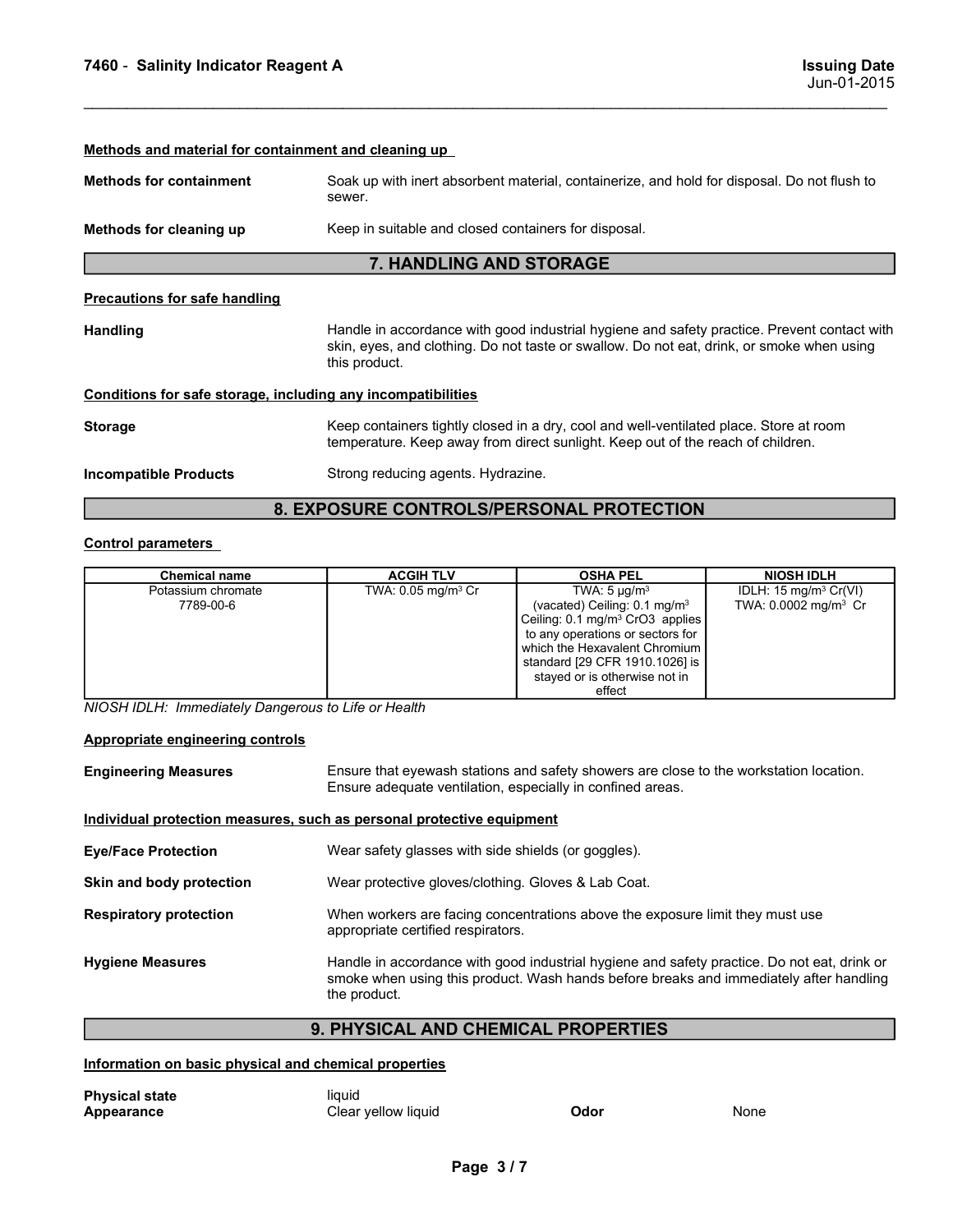| 7460 - Salinity Indicator Reagent A<br><b>Issuing Date</b><br>Jun-01-2015<br><b>Property</b><br><b>Values</b><br>Remarks • Method<br>9<br>рH<br>No information available<br>Melting point / freezing point<br>ca. 101 °C No information available<br>Boiling point / boiling range<br>Not Applicable<br><b>Flash point</b><br><b>Evaporation rate</b><br>No information available<br>Flammability (solid, gas)<br><b>Flammability Limit in Air</b><br><b>Upper flammability limit:</b><br>No information available<br>No information available<br>Lower flammability limit:<br>No information available<br>Vapor pressure<br>No information available<br><b>Vapor density</b><br>No information available<br><b>Specific gravity</b><br>No information available<br><b>Water solubility</b><br>Solubility in other solvents<br>No information available<br><b>Partition coefficient</b><br>No information available<br>No information available<br><b>Autoignition temperature</b><br>No information available<br><b>Decomposition temperature</b><br><b>Kinematic viscosity</b><br>No information available<br><b>Dynamic viscosity</b><br>No information available<br>No information available<br><b>Explosive properties</b><br>No information available<br><b>Oxidizing properties</b><br><b>Other Information</b><br><b>Softening point</b><br>No information available<br>No information available<br>Molecular weight<br>VOC Content (%)<br>No information available<br>No information available<br><b>Density</b><br>No information available<br><b>Bulk density</b><br><b>10. STABILITY AND REACTIVITY</b><br>Stable under recommended storage conditions.<br><b>Stability</b><br>Hazardous polymerization does not occur.<br>Hazardous polymerization<br>Excessive heat. Incompatible products. Direct sunlight.<br><b>Conditions to avoid</b><br>Incompatible materials<br>Strong reducing agents. Hydrazine.<br><b>Hazardous decomposition products</b><br><b>11. TOXICOLOGICAL INFORMATION</b><br>Information on likely routes of exposure<br><b>Component identification</b> |
|--------------------------------------------------------------------------------------------------------------------------------------------------------------------------------------------------------------------------------------------------------------------------------------------------------------------------------------------------------------------------------------------------------------------------------------------------------------------------------------------------------------------------------------------------------------------------------------------------------------------------------------------------------------------------------------------------------------------------------------------------------------------------------------------------------------------------------------------------------------------------------------------------------------------------------------------------------------------------------------------------------------------------------------------------------------------------------------------------------------------------------------------------------------------------------------------------------------------------------------------------------------------------------------------------------------------------------------------------------------------------------------------------------------------------------------------------------------------------------------------------------------------------------------------------------------------------------------------------------------------------------------------------------------------------------------------------------------------------------------------------------------------------------------------------------------------------------------------------------------------------------------------------------------------------------------------------------------------------------------------------------------------------------------------------------------------------------------------|
|                                                                                                                                                                                                                                                                                                                                                                                                                                                                                                                                                                                                                                                                                                                                                                                                                                                                                                                                                                                                                                                                                                                                                                                                                                                                                                                                                                                                                                                                                                                                                                                                                                                                                                                                                                                                                                                                                                                                                                                                                                                                                            |
|                                                                                                                                                                                                                                                                                                                                                                                                                                                                                                                                                                                                                                                                                                                                                                                                                                                                                                                                                                                                                                                                                                                                                                                                                                                                                                                                                                                                                                                                                                                                                                                                                                                                                                                                                                                                                                                                                                                                                                                                                                                                                            |
|                                                                                                                                                                                                                                                                                                                                                                                                                                                                                                                                                                                                                                                                                                                                                                                                                                                                                                                                                                                                                                                                                                                                                                                                                                                                                                                                                                                                                                                                                                                                                                                                                                                                                                                                                                                                                                                                                                                                                                                                                                                                                            |
|                                                                                                                                                                                                                                                                                                                                                                                                                                                                                                                                                                                                                                                                                                                                                                                                                                                                                                                                                                                                                                                                                                                                                                                                                                                                                                                                                                                                                                                                                                                                                                                                                                                                                                                                                                                                                                                                                                                                                                                                                                                                                            |
|                                                                                                                                                                                                                                                                                                                                                                                                                                                                                                                                                                                                                                                                                                                                                                                                                                                                                                                                                                                                                                                                                                                                                                                                                                                                                                                                                                                                                                                                                                                                                                                                                                                                                                                                                                                                                                                                                                                                                                                                                                                                                            |
|                                                                                                                                                                                                                                                                                                                                                                                                                                                                                                                                                                                                                                                                                                                                                                                                                                                                                                                                                                                                                                                                                                                                                                                                                                                                                                                                                                                                                                                                                                                                                                                                                                                                                                                                                                                                                                                                                                                                                                                                                                                                                            |
|                                                                                                                                                                                                                                                                                                                                                                                                                                                                                                                                                                                                                                                                                                                                                                                                                                                                                                                                                                                                                                                                                                                                                                                                                                                                                                                                                                                                                                                                                                                                                                                                                                                                                                                                                                                                                                                                                                                                                                                                                                                                                            |
|                                                                                                                                                                                                                                                                                                                                                                                                                                                                                                                                                                                                                                                                                                                                                                                                                                                                                                                                                                                                                                                                                                                                                                                                                                                                                                                                                                                                                                                                                                                                                                                                                                                                                                                                                                                                                                                                                                                                                                                                                                                                                            |
|                                                                                                                                                                                                                                                                                                                                                                                                                                                                                                                                                                                                                                                                                                                                                                                                                                                                                                                                                                                                                                                                                                                                                                                                                                                                                                                                                                                                                                                                                                                                                                                                                                                                                                                                                                                                                                                                                                                                                                                                                                                                                            |
|                                                                                                                                                                                                                                                                                                                                                                                                                                                                                                                                                                                                                                                                                                                                                                                                                                                                                                                                                                                                                                                                                                                                                                                                                                                                                                                                                                                                                                                                                                                                                                                                                                                                                                                                                                                                                                                                                                                                                                                                                                                                                            |
|                                                                                                                                                                                                                                                                                                                                                                                                                                                                                                                                                                                                                                                                                                                                                                                                                                                                                                                                                                                                                                                                                                                                                                                                                                                                                                                                                                                                                                                                                                                                                                                                                                                                                                                                                                                                                                                                                                                                                                                                                                                                                            |
|                                                                                                                                                                                                                                                                                                                                                                                                                                                                                                                                                                                                                                                                                                                                                                                                                                                                                                                                                                                                                                                                                                                                                                                                                                                                                                                                                                                                                                                                                                                                                                                                                                                                                                                                                                                                                                                                                                                                                                                                                                                                                            |
|                                                                                                                                                                                                                                                                                                                                                                                                                                                                                                                                                                                                                                                                                                                                                                                                                                                                                                                                                                                                                                                                                                                                                                                                                                                                                                                                                                                                                                                                                                                                                                                                                                                                                                                                                                                                                                                                                                                                                                                                                                                                                            |
|                                                                                                                                                                                                                                                                                                                                                                                                                                                                                                                                                                                                                                                                                                                                                                                                                                                                                                                                                                                                                                                                                                                                                                                                                                                                                                                                                                                                                                                                                                                                                                                                                                                                                                                                                                                                                                                                                                                                                                                                                                                                                            |
|                                                                                                                                                                                                                                                                                                                                                                                                                                                                                                                                                                                                                                                                                                                                                                                                                                                                                                                                                                                                                                                                                                                                                                                                                                                                                                                                                                                                                                                                                                                                                                                                                                                                                                                                                                                                                                                                                                                                                                                                                                                                                            |
|                                                                                                                                                                                                                                                                                                                                                                                                                                                                                                                                                                                                                                                                                                                                                                                                                                                                                                                                                                                                                                                                                                                                                                                                                                                                                                                                                                                                                                                                                                                                                                                                                                                                                                                                                                                                                                                                                                                                                                                                                                                                                            |
|                                                                                                                                                                                                                                                                                                                                                                                                                                                                                                                                                                                                                                                                                                                                                                                                                                                                                                                                                                                                                                                                                                                                                                                                                                                                                                                                                                                                                                                                                                                                                                                                                                                                                                                                                                                                                                                                                                                                                                                                                                                                                            |
|                                                                                                                                                                                                                                                                                                                                                                                                                                                                                                                                                                                                                                                                                                                                                                                                                                                                                                                                                                                                                                                                                                                                                                                                                                                                                                                                                                                                                                                                                                                                                                                                                                                                                                                                                                                                                                                                                                                                                                                                                                                                                            |
|                                                                                                                                                                                                                                                                                                                                                                                                                                                                                                                                                                                                                                                                                                                                                                                                                                                                                                                                                                                                                                                                                                                                                                                                                                                                                                                                                                                                                                                                                                                                                                                                                                                                                                                                                                                                                                                                                                                                                                                                                                                                                            |
|                                                                                                                                                                                                                                                                                                                                                                                                                                                                                                                                                                                                                                                                                                                                                                                                                                                                                                                                                                                                                                                                                                                                                                                                                                                                                                                                                                                                                                                                                                                                                                                                                                                                                                                                                                                                                                                                                                                                                                                                                                                                                            |
|                                                                                                                                                                                                                                                                                                                                                                                                                                                                                                                                                                                                                                                                                                                                                                                                                                                                                                                                                                                                                                                                                                                                                                                                                                                                                                                                                                                                                                                                                                                                                                                                                                                                                                                                                                                                                                                                                                                                                                                                                                                                                            |
|                                                                                                                                                                                                                                                                                                                                                                                                                                                                                                                                                                                                                                                                                                                                                                                                                                                                                                                                                                                                                                                                                                                                                                                                                                                                                                                                                                                                                                                                                                                                                                                                                                                                                                                                                                                                                                                                                                                                                                                                                                                                                            |
|                                                                                                                                                                                                                                                                                                                                                                                                                                                                                                                                                                                                                                                                                                                                                                                                                                                                                                                                                                                                                                                                                                                                                                                                                                                                                                                                                                                                                                                                                                                                                                                                                                                                                                                                                                                                                                                                                                                                                                                                                                                                                            |
|                                                                                                                                                                                                                                                                                                                                                                                                                                                                                                                                                                                                                                                                                                                                                                                                                                                                                                                                                                                                                                                                                                                                                                                                                                                                                                                                                                                                                                                                                                                                                                                                                                                                                                                                                                                                                                                                                                                                                                                                                                                                                            |
|                                                                                                                                                                                                                                                                                                                                                                                                                                                                                                                                                                                                                                                                                                                                                                                                                                                                                                                                                                                                                                                                                                                                                                                                                                                                                                                                                                                                                                                                                                                                                                                                                                                                                                                                                                                                                                                                                                                                                                                                                                                                                            |
|                                                                                                                                                                                                                                                                                                                                                                                                                                                                                                                                                                                                                                                                                                                                                                                                                                                                                                                                                                                                                                                                                                                                                                                                                                                                                                                                                                                                                                                                                                                                                                                                                                                                                                                                                                                                                                                                                                                                                                                                                                                                                            |
|                                                                                                                                                                                                                                                                                                                                                                                                                                                                                                                                                                                                                                                                                                                                                                                                                                                                                                                                                                                                                                                                                                                                                                                                                                                                                                                                                                                                                                                                                                                                                                                                                                                                                                                                                                                                                                                                                                                                                                                                                                                                                            |
|                                                                                                                                                                                                                                                                                                                                                                                                                                                                                                                                                                                                                                                                                                                                                                                                                                                                                                                                                                                                                                                                                                                                                                                                                                                                                                                                                                                                                                                                                                                                                                                                                                                                                                                                                                                                                                                                                                                                                                                                                                                                                            |
|                                                                                                                                                                                                                                                                                                                                                                                                                                                                                                                                                                                                                                                                                                                                                                                                                                                                                                                                                                                                                                                                                                                                                                                                                                                                                                                                                                                                                                                                                                                                                                                                                                                                                                                                                                                                                                                                                                                                                                                                                                                                                            |
|                                                                                                                                                                                                                                                                                                                                                                                                                                                                                                                                                                                                                                                                                                                                                                                                                                                                                                                                                                                                                                                                                                                                                                                                                                                                                                                                                                                                                                                                                                                                                                                                                                                                                                                                                                                                                                                                                                                                                                                                                                                                                            |
|                                                                                                                                                                                                                                                                                                                                                                                                                                                                                                                                                                                                                                                                                                                                                                                                                                                                                                                                                                                                                                                                                                                                                                                                                                                                                                                                                                                                                                                                                                                                                                                                                                                                                                                                                                                                                                                                                                                                                                                                                                                                                            |
|                                                                                                                                                                                                                                                                                                                                                                                                                                                                                                                                                                                                                                                                                                                                                                                                                                                                                                                                                                                                                                                                                                                                                                                                                                                                                                                                                                                                                                                                                                                                                                                                                                                                                                                                                                                                                                                                                                                                                                                                                                                                                            |
|                                                                                                                                                                                                                                                                                                                                                                                                                                                                                                                                                                                                                                                                                                                                                                                                                                                                                                                                                                                                                                                                                                                                                                                                                                                                                                                                                                                                                                                                                                                                                                                                                                                                                                                                                                                                                                                                                                                                                                                                                                                                                            |
|                                                                                                                                                                                                                                                                                                                                                                                                                                                                                                                                                                                                                                                                                                                                                                                                                                                                                                                                                                                                                                                                                                                                                                                                                                                                                                                                                                                                                                                                                                                                                                                                                                                                                                                                                                                                                                                                                                                                                                                                                                                                                            |
|                                                                                                                                                                                                                                                                                                                                                                                                                                                                                                                                                                                                                                                                                                                                                                                                                                                                                                                                                                                                                                                                                                                                                                                                                                                                                                                                                                                                                                                                                                                                                                                                                                                                                                                                                                                                                                                                                                                                                                                                                                                                                            |
|                                                                                                                                                                                                                                                                                                                                                                                                                                                                                                                                                                                                                                                                                                                                                                                                                                                                                                                                                                                                                                                                                                                                                                                                                                                                                                                                                                                                                                                                                                                                                                                                                                                                                                                                                                                                                                                                                                                                                                                                                                                                                            |
|                                                                                                                                                                                                                                                                                                                                                                                                                                                                                                                                                                                                                                                                                                                                                                                                                                                                                                                                                                                                                                                                                                                                                                                                                                                                                                                                                                                                                                                                                                                                                                                                                                                                                                                                                                                                                                                                                                                                                                                                                                                                                            |
|                                                                                                                                                                                                                                                                                                                                                                                                                                                                                                                                                                                                                                                                                                                                                                                                                                                                                                                                                                                                                                                                                                                                                                                                                                                                                                                                                                                                                                                                                                                                                                                                                                                                                                                                                                                                                                                                                                                                                                                                                                                                                            |
|                                                                                                                                                                                                                                                                                                                                                                                                                                                                                                                                                                                                                                                                                                                                                                                                                                                                                                                                                                                                                                                                                                                                                                                                                                                                                                                                                                                                                                                                                                                                                                                                                                                                                                                                                                                                                                                                                                                                                                                                                                                                                            |
|                                                                                                                                                                                                                                                                                                                                                                                                                                                                                                                                                                                                                                                                                                                                                                                                                                                                                                                                                                                                                                                                                                                                                                                                                                                                                                                                                                                                                                                                                                                                                                                                                                                                                                                                                                                                                                                                                                                                                                                                                                                                                            |
|                                                                                                                                                                                                                                                                                                                                                                                                                                                                                                                                                                                                                                                                                                                                                                                                                                                                                                                                                                                                                                                                                                                                                                                                                                                                                                                                                                                                                                                                                                                                                                                                                                                                                                                                                                                                                                                                                                                                                                                                                                                                                            |
|                                                                                                                                                                                                                                                                                                                                                                                                                                                                                                                                                                                                                                                                                                                                                                                                                                                                                                                                                                                                                                                                                                                                                                                                                                                                                                                                                                                                                                                                                                                                                                                                                                                                                                                                                                                                                                                                                                                                                                                                                                                                                            |
|                                                                                                                                                                                                                                                                                                                                                                                                                                                                                                                                                                                                                                                                                                                                                                                                                                                                                                                                                                                                                                                                                                                                                                                                                                                                                                                                                                                                                                                                                                                                                                                                                                                                                                                                                                                                                                                                                                                                                                                                                                                                                            |
|                                                                                                                                                                                                                                                                                                                                                                                                                                                                                                                                                                                                                                                                                                                                                                                                                                                                                                                                                                                                                                                                                                                                                                                                                                                                                                                                                                                                                                                                                                                                                                                                                                                                                                                                                                                                                                                                                                                                                                                                                                                                                            |
| Chemical name<br><b>Inhalation LC50</b>                                                                                                                                                                                                                                                                                                                                                                                                                                                                                                                                                                                                                                                                                                                                                                                                                                                                                                                                                                                                                                                                                                                                                                                                                                                                                                                                                                                                                                                                                                                                                                                                                                                                                                                                                                                                                                                                                                                                                                                                                                                    |
| <b>ATEmix (oral)</b><br><b>ATEmix (dermal)</b><br>Potassium chromate<br>Not Established<br>Not Established<br>Not Established                                                                                                                                                                                                                                                                                                                                                                                                                                                                                                                                                                                                                                                                                                                                                                                                                                                                                                                                                                                                                                                                                                                                                                                                                                                                                                                                                                                                                                                                                                                                                                                                                                                                                                                                                                                                                                                                                                                                                              |
| 7789-00-6                                                                                                                                                                                                                                                                                                                                                                                                                                                                                                                                                                                                                                                                                                                                                                                                                                                                                                                                                                                                                                                                                                                                                                                                                                                                                                                                                                                                                                                                                                                                                                                                                                                                                                                                                                                                                                                                                                                                                                                                                                                                                  |
| Information on toxicological effects                                                                                                                                                                                                                                                                                                                                                                                                                                                                                                                                                                                                                                                                                                                                                                                                                                                                                                                                                                                                                                                                                                                                                                                                                                                                                                                                                                                                                                                                                                                                                                                                                                                                                                                                                                                                                                                                                                                                                                                                                                                       |
| Chemical name<br><b>ACGIH</b><br><b>IARC</b><br><b>NTP</b><br><b>OSHA</b><br>Potassium chromate<br>Χ<br>A1<br>Group 1<br>Known                                                                                                                                                                                                                                                                                                                                                                                                                                                                                                                                                                                                                                                                                                                                                                                                                                                                                                                                                                                                                                                                                                                                                                                                                                                                                                                                                                                                                                                                                                                                                                                                                                                                                                                                                                                                                                                                                                                                                             |
| 7789-00-6                                                                                                                                                                                                                                                                                                                                                                                                                                                                                                                                                                                                                                                                                                                                                                                                                                                                                                                                                                                                                                                                                                                                                                                                                                                                                                                                                                                                                                                                                                                                                                                                                                                                                                                                                                                                                                                                                                                                                                                                                                                                                  |
| ACGIH (American Conference of Governmental Industrial Hygienists)<br>A1 - Known Human Carcinogen                                                                                                                                                                                                                                                                                                                                                                                                                                                                                                                                                                                                                                                                                                                                                                                                                                                                                                                                                                                                                                                                                                                                                                                                                                                                                                                                                                                                                                                                                                                                                                                                                                                                                                                                                                                                                                                                                                                                                                                           |
| <b>NTP (National Toxicology Program)</b><br>Known - Known Carcinogen                                                                                                                                                                                                                                                                                                                                                                                                                                                                                                                                                                                                                                                                                                                                                                                                                                                                                                                                                                                                                                                                                                                                                                                                                                                                                                                                                                                                                                                                                                                                                                                                                                                                                                                                                                                                                                                                                                                                                                                                                       |

# 10. STABILITY AND REACTIVITY

| <b>Stability</b> |                                 |
|------------------|---------------------------------|
|                  | <b>Hazardous polymerization</b> |

# 11. TOXICOLOGICAL INFORMATION

|                                                                                                                      |                                                                                    | <b>11. TOXICOLOGICAL INFORMATION</b>                  |                 |                        |
|----------------------------------------------------------------------------------------------------------------------|------------------------------------------------------------------------------------|-------------------------------------------------------|-----------------|------------------------|
| Information on likely routes of exposure                                                                             |                                                                                    |                                                       |                 |                        |
| <b>Component identification</b>                                                                                      |                                                                                    |                                                       |                 |                        |
| <b>Chemical name</b>                                                                                                 | ATEmix (oral)                                                                      |                                                       | ATEmix (dermal) | <b>Inhalation LC50</b> |
| Potassium chromate<br>7789-00-6                                                                                      |                                                                                    | Not Established<br>Not Established<br>Not Established |                 |                        |
| Information on toxicological effects                                                                                 |                                                                                    |                                                       |                 |                        |
| <b>Chemical name</b>                                                                                                 | <b>ACGIH</b>                                                                       | <b>IARC</b>                                           | <b>NTP</b>      | <b>OSHA</b>            |
| Potassium chromate<br>7789-00-6                                                                                      | A <sub>1</sub>                                                                     | Group 1                                               | Known           | X                      |
| A1 - Known Human Carcinogen<br><b>NTP (National Toxicology Program)</b><br>Known - Known Carcinogen<br>$X$ - Present | OSHA (Occupational Safety and Health Administration of the US Department of Labor) |                                                       |                 |                        |
|                                                                                                                      |                                                                                    |                                                       |                 |                        |

| <b>Chemical name</b>    | ACGIH | <b>IARC</b> | <b>NTP</b> | <b>OSHA</b> |
|-------------------------|-------|-------------|------------|-------------|
| Potassium<br>າ chromate | . .   | Group       | Known      |             |
| 7789-00-6               |       |             |            |             |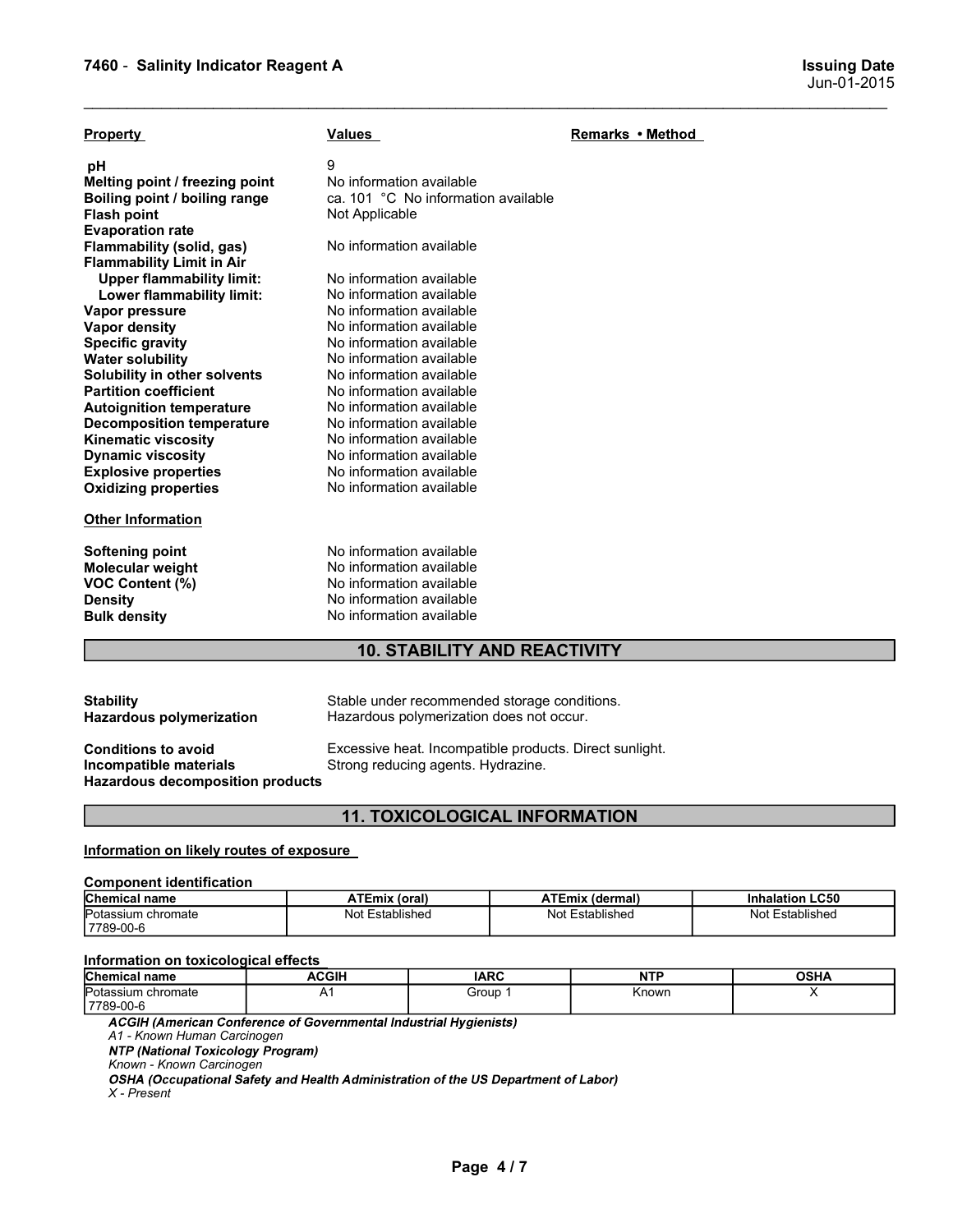# <sup>7460</sup> - Salinity Indicator Reagent A Issuing Date 12. ECOLOGICAL INFORMATION

# **Ecotoxicity**

| 7460 - Salinity Indicator Reagent A  |                      |                                |                                    |                                                                      | <b>Issuing Date</b>                              |
|--------------------------------------|----------------------|--------------------------------|------------------------------------|----------------------------------------------------------------------|--------------------------------------------------|
|                                      |                      |                                |                                    |                                                                      | Jun-01-2015                                      |
|                                      |                      |                                |                                    |                                                                      |                                                  |
|                                      |                      |                                | <b>12. ECOLOGICAL INFORMATION</b>  |                                                                      |                                                  |
| <b>Ecotoxicity</b>                   |                      |                                |                                    |                                                                      |                                                  |
| <b>Chemical name</b>                 |                      | <b>Toxicity to Algae</b>       |                                    | <b>Toxicity to Fish</b>                                              | Daphnia Magna (Water Flea)                       |
| Potassium chromate<br>7789-00-6      |                      | Not Established                |                                    | Not Established                                                      | Not Established                                  |
| <b>Persistence and degradability</b> |                      |                                |                                    |                                                                      |                                                  |
| No information available.            |                      |                                |                                    |                                                                      |                                                  |
| <b>Bioaccumulation/Accumulation</b>  |                      |                                |                                    |                                                                      |                                                  |
| No information available.            |                      |                                |                                    |                                                                      |                                                  |
|                                      | <b>Chemical name</b> |                                |                                    | Log Pow                                                              |                                                  |
|                                      | Potassium chromate   |                                |                                    | Not Established                                                      |                                                  |
|                                      |                      |                                |                                    |                                                                      |                                                  |
|                                      | 7789-00-6            |                                |                                    |                                                                      |                                                  |
|                                      |                      |                                |                                    |                                                                      |                                                  |
|                                      |                      |                                | <b>13. DISPOSAL CONSIDERATIONS</b> |                                                                      |                                                  |
| <b>Disposal Methods</b>              |                      |                                |                                    | Dispose of contents/containers in accordance with local regulations. |                                                  |
| <b>Contaminated packaging</b>        |                      | Do not reuse empty containers. |                                    |                                                                      |                                                  |
| <b>Chemical name</b>                 | <b>RCRA</b>          |                                | <b>RCRA - Basis for Listing</b>    | <b>RCRA - D Series Wastes</b>                                        | <b>RCRA - U Series Wastes</b><br>Not Established |

# **Bioaccumulation/Accumulation**<br>No information available.

| --<br>г.<br>⊖nemical name | ∟oa ′<br>Pow               |  |
|---------------------------|----------------------------|--|
| ∟chromate                 | . In.<br>stablished<br>ง⊍เ |  |
| 7789-00-6                 |                            |  |

# 13. DISPOSAL CONSIDERATIONS

|                                                                  |                                                       |                                    |                                 |                                                                      | $0$ ull-01-4010               |
|------------------------------------------------------------------|-------------------------------------------------------|------------------------------------|---------------------------------|----------------------------------------------------------------------|-------------------------------|
|                                                                  |                                                       | <b>12. ECOLOGICAL INFORMATION</b>  |                                 |                                                                      |                               |
| <b>Ecotoxicity</b>                                               |                                                       |                                    |                                 |                                                                      |                               |
| <b>Chemical name</b>                                             |                                                       | <b>Toxicity to Algae</b>           |                                 | <b>Toxicity to Fish</b>                                              | Daphnia Magna (Water Flea)    |
| Potassium chromate<br>7789-00-6                                  |                                                       | Not Established                    |                                 | Not Established                                                      | Not Established               |
| <b>Persistence and degradability</b>                             |                                                       |                                    |                                 |                                                                      |                               |
| No information available.                                        |                                                       |                                    |                                 |                                                                      |                               |
| <b>Bioaccumulation/Accumulation</b><br>No information available. |                                                       |                                    |                                 |                                                                      |                               |
|                                                                  | <b>Chemical name</b>                                  |                                    |                                 | Log Pow                                                              |                               |
|                                                                  | Potassium chromate<br>7789-00-6                       |                                    |                                 | <b>Not Established</b>                                               |                               |
|                                                                  |                                                       |                                    |                                 |                                                                      |                               |
|                                                                  |                                                       | <b>13. DISPOSAL CONSIDERATIONS</b> |                                 |                                                                      |                               |
| <b>Disposal Methods</b>                                          |                                                       |                                    |                                 | Dispose of contents/containers in accordance with local regulations. |                               |
| <b>Contaminated packaging</b>                                    |                                                       | Do not reuse empty containers.     |                                 |                                                                      |                               |
| <b>Chemical name</b>                                             | <b>RCRA</b>                                           |                                    | <b>RCRA - Basis for Listing</b> | <b>RCRA - D Series Wastes</b>                                        | <b>RCRA - U Series Wastes</b> |
| Potassium chromate<br>7789-00-6                                  | <b>Not Established</b>                                |                                    |                                 | Not Established                                                      | Not Established               |
| <b>Chemical name</b>                                             | <b>RCRA - Halogenated</b><br><b>Organic Compounds</b> |                                    | <b>RCRA - P Series Wastes</b>   | <b>RCRA - F Series Wastes</b>                                        | <b>RCRA - K Series Wastes</b> |
| Potassium chromate<br>7789-00-6                                  | <b>Not Established</b>                                |                                    | Not Established                 | Not Established                                                      | Not Established               |
|                                                                  |                                                       |                                    |                                 |                                                                      |                               |
|                                                                  | <b>Chemical name</b>                                  |                                    |                                 | <b>California Hazardous Waste Status</b>                             |                               |
|                                                                  | Potassium chromate<br>7789-00-6                       |                                    |                                 | Toxic<br>Corrosive<br>Ignitable                                      |                               |
|                                                                  |                                                       | <b>14. TRANSPORT INFORMATION</b>   |                                 |                                                                      |                               |
|                                                                  |                                                       |                                    |                                 |                                                                      |                               |

|                                  | <b>Organic Compounds</b> |                                   |                                          |                 |
|----------------------------------|--------------------------|-----------------------------------|------------------------------------------|-----------------|
| Potassium chromate<br>7789-00-6  | <b>Not Established</b>   | Not Established                   | Not Established                          | Not Established |
|                                  | <b>Chemical name</b>     |                                   | <b>California Hazardous Waste Status</b> |                 |
|                                  | Potassium chromate       |                                   | Toxic                                    |                 |
|                                  | 7789-00-6                |                                   | Corrosive                                |                 |
|                                  |                          |                                   | Ignitable                                |                 |
|                                  |                          | <b>14. TRANSPORT INFORMATION</b>  |                                          |                 |
|                                  |                          |                                   |                                          |                 |
| <b>DOT</b>                       | Not regulated            |                                   |                                          |                 |
|                                  |                          |                                   |                                          |                 |
|                                  |                          |                                   |                                          |                 |
|                                  |                          |                                   |                                          |                 |
| <b>IATA</b>                      | Not regulated            |                                   |                                          |                 |
| <b>IMDG/IMO</b>                  | Not regulated            |                                   |                                          |                 |
|                                  |                          |                                   |                                          |                 |
|                                  |                          |                                   |                                          |                 |
|                                  |                          | <b>15. REGULATORY INFORMATION</b> |                                          |                 |
| <b>International Inventories</b> |                          |                                   |                                          |                 |
| <b>TSCA</b>                      | Complies                 |                                   |                                          |                 |
| <b>DSL/NDSL</b>                  | Complies                 |                                   |                                          |                 |
| <b>EINECS/ELINCS</b>             | Complies                 |                                   |                                          |                 |
| <b>ENCS</b>                      | Complies                 |                                   |                                          |                 |
| <b>IECSC</b>                     | Complies                 |                                   |                                          |                 |
| <b>KECL</b>                      | Complies                 |                                   |                                          |                 |

# 14. TRANSPORT INFORMATION

| <b>IATA</b>     | Not regulated |
|-----------------|---------------|
| <b>IMDG/IMO</b> | Not regulated |

# 15. REGULATORY INFORMATION TORY INFORMATION<br>Page 5/7<br>Page 5/7

| International Inventories |          |
|---------------------------|----------|
| TSCA                      | Complies |
| <b>DSL/NDSL</b>           | Complies |
| <b>EINECS/ELINCS</b>      | Complies |
| <b>ENCS</b>               | Complies |
| <b>IECSC</b>              | Complies |
| KECL                      | Complies |
| <b>PICCS</b>              | Complies |
| AICS                      | Complies |
|                           |          |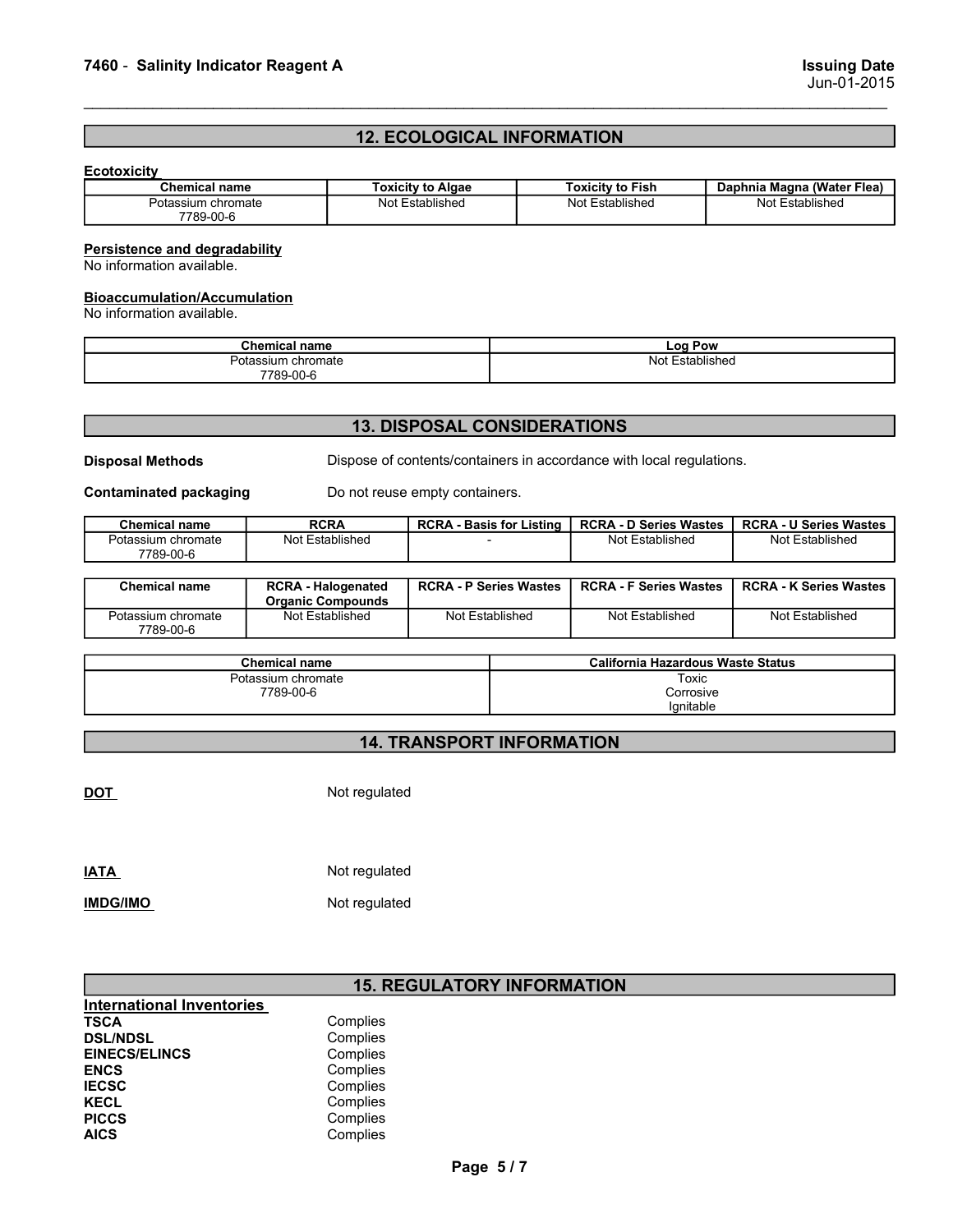# Legend:

7460 - Salinity Indicator Reagent A<br>Issuing Date<br>Legend:<br>TSCA Libited States Texic Substances Central Act Section 8(b) Inventory TSCA - United States Toxic Substances Control Act Section 8(b) Inventory DSL/NDSL - Canadian Domestic Substances List/Non-Domestic Substances List EINECS/ELINCS - European Inventory of Existing Chemical Substances/European List of Notified Chemical Substances ENCS - Japan Existing and New Chemical Substances IECSC - China Inventory of Existing Chemical Substances KECL - Korean Existing and Evaluated Chemical Substances PICCS - Philippines Inventory of Chemicals and Chemical Substances **TAGO - Salinity Indicator Reagent A**<br> **Legend:**<br> **TSCA - United States Toxic Substances Control Act Section 8(b) Inventory<br>
<b>TSCA - United States Toxic Substances Control Act Section 8(b) Inventory<br>
ENCS - Japan Existing** Section 313 of Title III of the Superfund Amendments and Reauthorization Act of 1986 (SAR4). This product contains a chemical Superfund Amendments Customestic Substances List<br>
ENCS - Japan Existen Towns of Existing Chemica **Chemical Statistics which are subject to the report of the report of the report of the report of the report of the report of the report of the report of the report of the report of the report of the report of the report o** 

| 7460 - Salinity Indicator Reagent A                                                                                       |                                                                                                                                                                                                                                                                                                                                                                                                                                                                               |                               |                   | <b>Issuing Date</b><br>Jun-01-2015                 |                                                |
|---------------------------------------------------------------------------------------------------------------------------|-------------------------------------------------------------------------------------------------------------------------------------------------------------------------------------------------------------------------------------------------------------------------------------------------------------------------------------------------------------------------------------------------------------------------------------------------------------------------------|-------------------------------|-------------------|----------------------------------------------------|------------------------------------------------|
| Legend:<br><b>ENCS</b> - Japan Existing and New Chemical Substances<br>AICS - Australian Inventory of Chemical Substances | TSCA - United States Toxic Substances Control Act Section 8(b) Inventory<br>DSL/NDSL - Canadian Domestic Substances List/Non-Domestic Substances List<br>EINECS/ELINCS - European Inventory of Existing Chemical Substances/European List of Notified Chemical Substances<br><b>IECSC</b> - China Inventory of Existing Chemical Substances<br>KECL - Korean Existing and Evaluated Chemical Substances<br>PICCS - Philippines Inventory of Chemicals and Chemical Substances |                               |                   |                                                    |                                                |
| <b>US Federal Regulations</b><br><b>SARA 313</b>                                                                          | Section 313 of Title III of the Superfund Amendments and Reauthorization Act of 1986 (SARA). This product contains a chemical<br>or chemicals which are subject to the reporting requirements of the Act and Title 40 of the Code of Federal Regulations, Part 372                                                                                                                                                                                                            |                               |                   |                                                    |                                                |
|                                                                                                                           | <b>Chemical name</b>                                                                                                                                                                                                                                                                                                                                                                                                                                                          |                               |                   | SARA 313 - Threshold Values %                      |                                                |
|                                                                                                                           | Potassium chromate<br>7789-00-6                                                                                                                                                                                                                                                                                                                                                                                                                                               |                               |                   | 0.1                                                |                                                |
| <b>SARA 311/312 Hazard Categories</b><br>Acute health hazard<br><b>Chronic Health Hazard</b><br><b>Fire hazard</b>        |                                                                                                                                                                                                                                                                                                                                                                                                                                                                               |                               | Yes<br>Yes<br>No. |                                                    |                                                |
| Sudden release of pressure hazard<br><b>Reactive Hazard</b>                                                               |                                                                                                                                                                                                                                                                                                                                                                                                                                                                               | No<br>No                      |                   |                                                    |                                                |
| <b>CWA (Clean Water Act)</b><br>and 40 CFR 122.42)                                                                        | This product contains the following substances which are regulated pollutants pursuant to the Clean Water Act (40 CFR 122.21                                                                                                                                                                                                                                                                                                                                                  |                               |                   |                                                    |                                                |
| <b>Chemical name</b>                                                                                                      | <b>CWA - Reportable</b>                                                                                                                                                                                                                                                                                                                                                                                                                                                       | <b>CWA - Toxic Pollutants</b> |                   | <b>CWA - Priority Pollutants</b>                   | <b>CWA - Hazardous</b>                         |
| Potassium chromate<br>7789-00-6                                                                                           | Quantities<br>10 <sub>lb</sub>                                                                                                                                                                                                                                                                                                                                                                                                                                                | $\mathsf{X}$                  | Not Established   |                                                    | <b>Substances</b><br>X                         |
| <b>CERCLA</b>                                                                                                             |                                                                                                                                                                                                                                                                                                                                                                                                                                                                               |                               |                   |                                                    |                                                |
|                                                                                                                           |                                                                                                                                                                                                                                                                                                                                                                                                                                                                               |                               |                   |                                                    |                                                |
| <b>Chemical name</b><br>Potassium chromate<br>7789-00-6                                                                   | <b>Hazardous Substances RQs</b><br>10 <sub>lb</sub>                                                                                                                                                                                                                                                                                                                                                                                                                           |                               |                   | <b>CERCLA/SARA RQ</b><br>Not Established           | RQ<br>RQ 10 lb final RQ<br>RQ 4.54 kg final RQ |
| <b>US State Regulations</b>                                                                                               |                                                                                                                                                                                                                                                                                                                                                                                                                                                                               |                               |                   |                                                    |                                                |
| <b>California Proposition 65</b>                                                                                          |                                                                                                                                                                                                                                                                                                                                                                                                                                                                               |                               |                   |                                                    |                                                |
| reproductive harm                                                                                                         | WARNING! This product contains a chemical known to the State of California to cause cancer and birth defects or other                                                                                                                                                                                                                                                                                                                                                         |                               |                   |                                                    |                                                |
|                                                                                                                           | <b>Chemical name</b>                                                                                                                                                                                                                                                                                                                                                                                                                                                          |                               |                   | <b>California Proposition 65</b>                   |                                                |
|                                                                                                                           | Potassium chromate<br>7789-00-6                                                                                                                                                                                                                                                                                                                                                                                                                                               |                               |                   | Carcinogen<br>Developmental<br>Female Reproductive |                                                |
|                                                                                                                           |                                                                                                                                                                                                                                                                                                                                                                                                                                                                               |                               |                   | Male Reproductive                                  |                                                |

| Established<br>Not<br><sup>o</sup> otassium chromate<br>טו<br>7789-00-6 | Chemical name | ∩ M∆<br>- Reportable<br>◡₩<br>Quantities | <b>CWA</b><br><b>Toxic Pollutants</b> | <b>CWA</b><br><b>A</b> - Priority Pollutants | <b>CWA</b><br>- Hazardous<br><b>Substances</b> |
|-------------------------------------------------------------------------|---------------|------------------------------------------|---------------------------------------|----------------------------------------------|------------------------------------------------|
|                                                                         |               |                                          |                                       |                                              |                                                |

## **CERCLA**

| <b>Chemical name</b>            | <b>Hazardous Substances RQs</b> | <b>CERCLA/SARA RQ</b>          | <b>RQ</b>                                                                                    |
|---------------------------------|---------------------------------|--------------------------------|----------------------------------------------------------------------------------------------|
| Potassium chromate<br>7789-00-6 | 10 lb                           | Established<br>Not<br>$-$ oten | $\sim$<br>RQ<br>10 lb final RQ<br>$\overline{\phantom{a}}$<br>nn<br>I.54 kg final RQ<br>rw 4 |

| Sudden release of pressure hazard<br>No<br>No<br><b>Reactive Hazard</b><br><b>CWA (Clean Water Act)</b><br><b>CWA - Toxic Pollutants</b><br><b>CWA - Priority Pollutants</b><br><b>Chemical name</b><br><b>CWA - Reportable</b><br><b>CWA - Hazardous</b><br>Quantities<br><b>Substances</b><br>$\overline{\mathsf{x}}$<br>Potassium chromate<br>10 <sub>lb</sub><br>Not Established<br>X<br>7789-00-6<br><b>CERCLA/SARA RQ</b><br><b>RQ</b><br><b>Chemical name</b><br><b>Hazardous Substances RQs</b><br>RQ 10 lb final RQ<br>Potassium chromate<br>10 <sub>lb</sub><br>Not Established<br>7789-00-6<br>RQ 4.54 kg final RQ<br><b>US State Regulations</b><br><b>California Proposition 65</b><br>WARNING! This product contains a chemical known to the State of California to cause cancer and birth defects or other<br>reproductive harm<br><b>California Proposition 65</b><br><b>Chemical name</b><br>Potassium chromate<br>Carcinogen<br>7789-00-6<br>Developmental<br>Female Reproductive<br>Male Reproductive<br><b>U.S. State Right-to-Know Regulations</b><br><b>Chemical name</b><br><b>New Jersey</b><br><b>Massachusetts</b><br>Pennsylvania<br>Potassium chromate<br>$\times$<br>$\times$<br>$\times$<br>7789-00-6<br><b>CPSC (Consumer Product Safety Commission) - Specially Regulated Substances</b><br><b>16. OTHER INFORMATION</b><br>Page 6/7 | <b>Fire hazard</b> | No |  |  |
|----------------------------------------------------------------------------------------------------------------------------------------------------------------------------------------------------------------------------------------------------------------------------------------------------------------------------------------------------------------------------------------------------------------------------------------------------------------------------------------------------------------------------------------------------------------------------------------------------------------------------------------------------------------------------------------------------------------------------------------------------------------------------------------------------------------------------------------------------------------------------------------------------------------------------------------------------------------------------------------------------------------------------------------------------------------------------------------------------------------------------------------------------------------------------------------------------------------------------------------------------------------------------------------------------------------------------------------------------------------------|--------------------|----|--|--|
| This product contains the following substances which are regulated pollutants pursuant to the Clean Water Act (40 CFR 122.21<br>and 40 CFR 122.42)<br><b>CERCLA</b>                                                                                                                                                                                                                                                                                                                                                                                                                                                                                                                                                                                                                                                                                                                                                                                                                                                                                                                                                                                                                                                                                                                                                                                                  |                    |    |  |  |
|                                                                                                                                                                                                                                                                                                                                                                                                                                                                                                                                                                                                                                                                                                                                                                                                                                                                                                                                                                                                                                                                                                                                                                                                                                                                                                                                                                      |                    |    |  |  |
|                                                                                                                                                                                                                                                                                                                                                                                                                                                                                                                                                                                                                                                                                                                                                                                                                                                                                                                                                                                                                                                                                                                                                                                                                                                                                                                                                                      |                    |    |  |  |
|                                                                                                                                                                                                                                                                                                                                                                                                                                                                                                                                                                                                                                                                                                                                                                                                                                                                                                                                                                                                                                                                                                                                                                                                                                                                                                                                                                      |                    |    |  |  |
|                                                                                                                                                                                                                                                                                                                                                                                                                                                                                                                                                                                                                                                                                                                                                                                                                                                                                                                                                                                                                                                                                                                                                                                                                                                                                                                                                                      |                    |    |  |  |
|                                                                                                                                                                                                                                                                                                                                                                                                                                                                                                                                                                                                                                                                                                                                                                                                                                                                                                                                                                                                                                                                                                                                                                                                                                                                                                                                                                      |                    |    |  |  |
|                                                                                                                                                                                                                                                                                                                                                                                                                                                                                                                                                                                                                                                                                                                                                                                                                                                                                                                                                                                                                                                                                                                                                                                                                                                                                                                                                                      |                    |    |  |  |
|                                                                                                                                                                                                                                                                                                                                                                                                                                                                                                                                                                                                                                                                                                                                                                                                                                                                                                                                                                                                                                                                                                                                                                                                                                                                                                                                                                      |                    |    |  |  |
|                                                                                                                                                                                                                                                                                                                                                                                                                                                                                                                                                                                                                                                                                                                                                                                                                                                                                                                                                                                                                                                                                                                                                                                                                                                                                                                                                                      |                    |    |  |  |
|                                                                                                                                                                                                                                                                                                                                                                                                                                                                                                                                                                                                                                                                                                                                                                                                                                                                                                                                                                                                                                                                                                                                                                                                                                                                                                                                                                      |                    |    |  |  |
|                                                                                                                                                                                                                                                                                                                                                                                                                                                                                                                                                                                                                                                                                                                                                                                                                                                                                                                                                                                                                                                                                                                                                                                                                                                                                                                                                                      |                    |    |  |  |
|                                                                                                                                                                                                                                                                                                                                                                                                                                                                                                                                                                                                                                                                                                                                                                                                                                                                                                                                                                                                                                                                                                                                                                                                                                                                                                                                                                      |                    |    |  |  |
|                                                                                                                                                                                                                                                                                                                                                                                                                                                                                                                                                                                                                                                                                                                                                                                                                                                                                                                                                                                                                                                                                                                                                                                                                                                                                                                                                                      |                    |    |  |  |
|                                                                                                                                                                                                                                                                                                                                                                                                                                                                                                                                                                                                                                                                                                                                                                                                                                                                                                                                                                                                                                                                                                                                                                                                                                                                                                                                                                      |                    |    |  |  |
|                                                                                                                                                                                                                                                                                                                                                                                                                                                                                                                                                                                                                                                                                                                                                                                                                                                                                                                                                                                                                                                                                                                                                                                                                                                                                                                                                                      |                    |    |  |  |
|                                                                                                                                                                                                                                                                                                                                                                                                                                                                                                                                                                                                                                                                                                                                                                                                                                                                                                                                                                                                                                                                                                                                                                                                                                                                                                                                                                      |                    |    |  |  |
|                                                                                                                                                                                                                                                                                                                                                                                                                                                                                                                                                                                                                                                                                                                                                                                                                                                                                                                                                                                                                                                                                                                                                                                                                                                                                                                                                                      |                    |    |  |  |
|                                                                                                                                                                                                                                                                                                                                                                                                                                                                                                                                                                                                                                                                                                                                                                                                                                                                                                                                                                                                                                                                                                                                                                                                                                                                                                                                                                      |                    |    |  |  |
|                                                                                                                                                                                                                                                                                                                                                                                                                                                                                                                                                                                                                                                                                                                                                                                                                                                                                                                                                                                                                                                                                                                                                                                                                                                                                                                                                                      |                    |    |  |  |
|                                                                                                                                                                                                                                                                                                                                                                                                                                                                                                                                                                                                                                                                                                                                                                                                                                                                                                                                                                                                                                                                                                                                                                                                                                                                                                                                                                      |                    |    |  |  |
|                                                                                                                                                                                                                                                                                                                                                                                                                                                                                                                                                                                                                                                                                                                                                                                                                                                                                                                                                                                                                                                                                                                                                                                                                                                                                                                                                                      |                    |    |  |  |
|                                                                                                                                                                                                                                                                                                                                                                                                                                                                                                                                                                                                                                                                                                                                                                                                                                                                                                                                                                                                                                                                                                                                                                                                                                                                                                                                                                      |                    |    |  |  |
|                                                                                                                                                                                                                                                                                                                                                                                                                                                                                                                                                                                                                                                                                                                                                                                                                                                                                                                                                                                                                                                                                                                                                                                                                                                                                                                                                                      |                    |    |  |  |
|                                                                                                                                                                                                                                                                                                                                                                                                                                                                                                                                                                                                                                                                                                                                                                                                                                                                                                                                                                                                                                                                                                                                                                                                                                                                                                                                                                      |                    |    |  |  |
|                                                                                                                                                                                                                                                                                                                                                                                                                                                                                                                                                                                                                                                                                                                                                                                                                                                                                                                                                                                                                                                                                                                                                                                                                                                                                                                                                                      |                    |    |  |  |
|                                                                                                                                                                                                                                                                                                                                                                                                                                                                                                                                                                                                                                                                                                                                                                                                                                                                                                                                                                                                                                                                                                                                                                                                                                                                                                                                                                      |                    |    |  |  |
|                                                                                                                                                                                                                                                                                                                                                                                                                                                                                                                                                                                                                                                                                                                                                                                                                                                                                                                                                                                                                                                                                                                                                                                                                                                                                                                                                                      |                    |    |  |  |
|                                                                                                                                                                                                                                                                                                                                                                                                                                                                                                                                                                                                                                                                                                                                                                                                                                                                                                                                                                                                                                                                                                                                                                                                                                                                                                                                                                      |                    |    |  |  |
|                                                                                                                                                                                                                                                                                                                                                                                                                                                                                                                                                                                                                                                                                                                                                                                                                                                                                                                                                                                                                                                                                                                                                                                                                                                                                                                                                                      |                    |    |  |  |
|                                                                                                                                                                                                                                                                                                                                                                                                                                                                                                                                                                                                                                                                                                                                                                                                                                                                                                                                                                                                                                                                                                                                                                                                                                                                                                                                                                      |                    |    |  |  |

| <b>Chemical name</b> | <b>New Jersey</b> | <b>Massachusetts</b> | Pennsylvania |
|----------------------|-------------------|----------------------|--------------|
| Potassium chromate   |                   | . .                  |              |
| 7789-00-6            |                   |                      |              |

# 16. OTHER INFORMATION